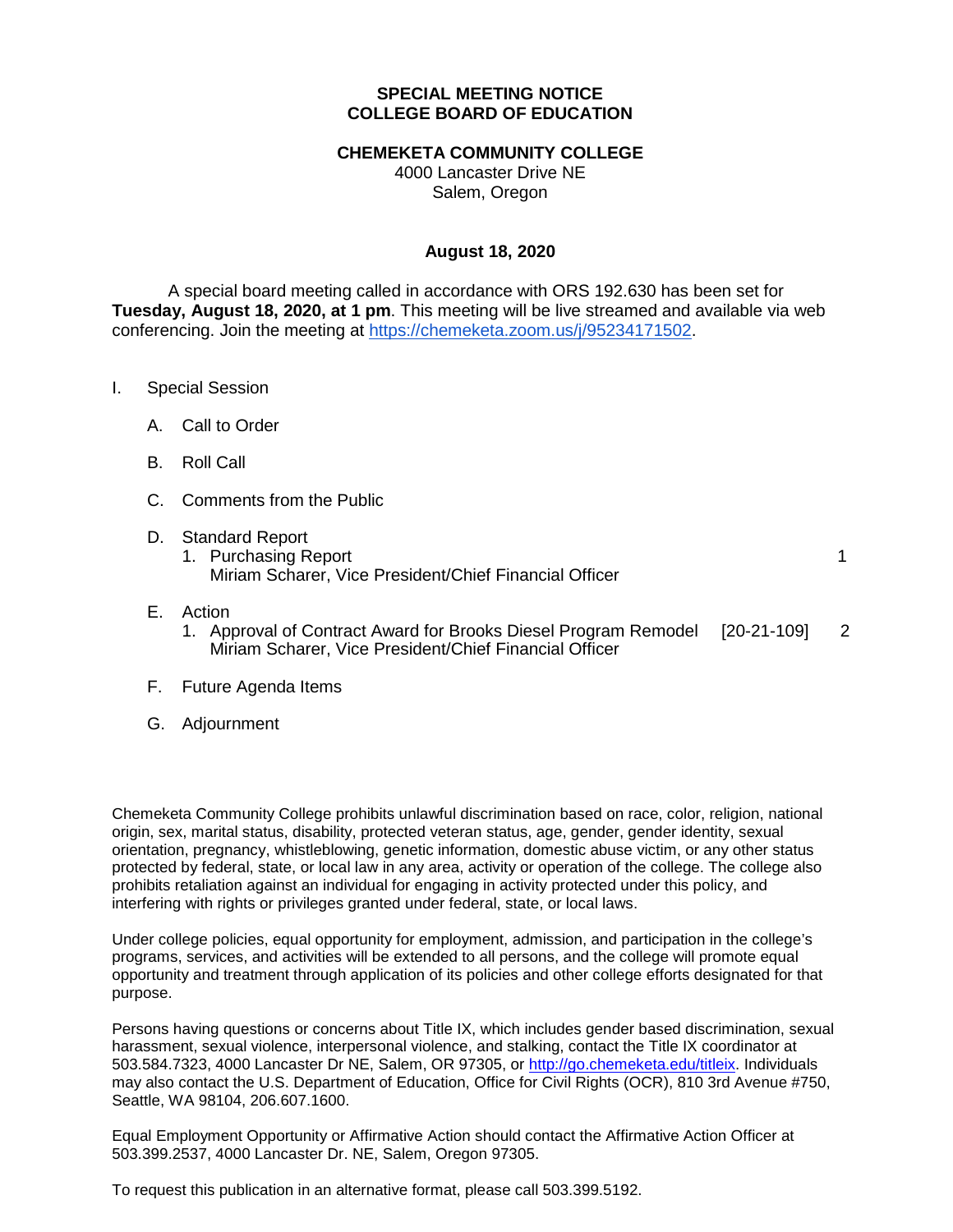Standard Report-1 August 18, 2020

# **PURCHASING REPORT**

#### **Prepared by**

P. Kevin Walther, Procurement Management Analyst Miriam Scharer, Vice President/Chief Financial Officer

#### BUILDING 9 MECHANICAL COOLING SYSTEM REPLACEMENT

An Invitation to Bid (ITB) for the Building 9 Mechanical Cooling System Replacement will be advertised in September, on the college's Procurement Services website, on the State of Oregon Procurement Information Network (ORPIN) and in the Daily Journal of Commerce. A recommendation for contract award will be made to the College Board of Education at its October meeting.

The Building 9 mechanical cooling system is failing. The intent of this ITB is to obtain the services of a contractor to provide and install two new chillers on the roof. The project will also include pump replacements and modifications to the existing piping. The new chillers will weigh more than the current equipment. A structural engineer is assessing whether or not structural modifications to the roof will be required to support the additional weight.